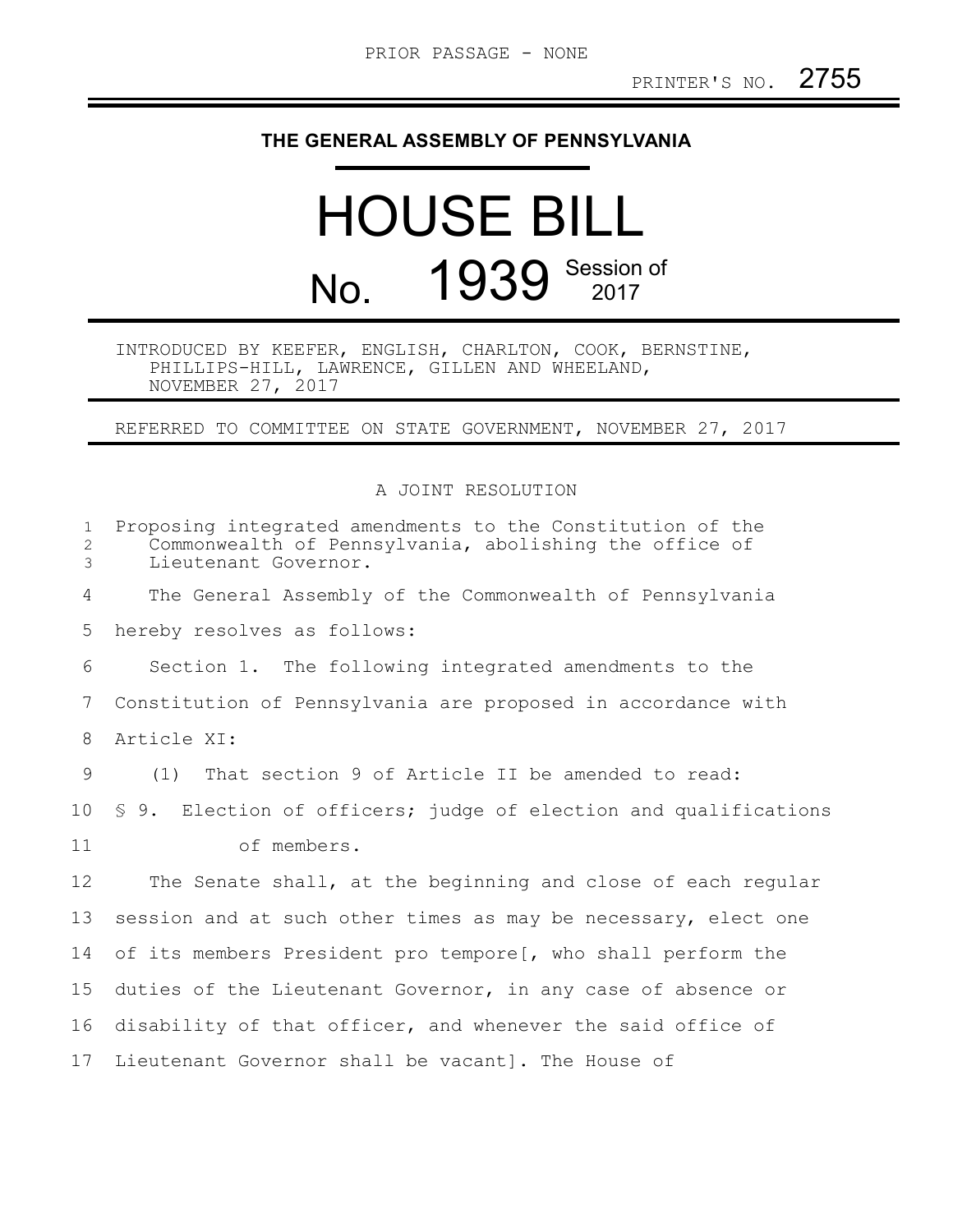Representatives shall elect one of its members as Speaker. Each House shall choose its other officers, and shall judge of the election and qualifications of its members. 1 2 3

(2) That section 1 of Article IV be amended to read: § 1. Executive Department. 4 5

The Executive Department of this Commonwealth shall consist of a Governor, [Lieutenant Governor,] Attorney General, Auditor General, State Treasurer, and Superintendent of Public Instruction and such other officers as the General Assembly may from time to time prescribe. 6 7 8 9 10

(3) That section 4 of Article IV be amended to read: [§ 4. Lieutenant Governor. 11 12

A Lieutenant Governor shall be chosen jointly with the Governor by the casting by each voter of a single vote applicable to both offices, for the same term, and subject to the same provisions as the Governor; he shall be President of the Senate. As such, he may vote in case of a tie on any question except the final passage of a bill or joint resolution, the adoption of a conference report or the concurrence in amendments made by the House of Representatives.] 13 14 15 16 17 18 19 20

(4) That section 5 of Article IV be amended to read: § 5. Qualifications of Governor[, Lieutenant Governor] and Attorney General. 21 22 23

No person shall be eligible to the office of Governor[, Lieutenant Governor] or Attorney General except a citizen of the United States, who shall have attained the age of 30 years, and have been seven years next preceding his election an inhabitant of this Commonwealth, unless he shall have been absent on the public business of the United States or of this Commonwealth. No person shall be eligible to the office of Attorney General 24 25 26 27 28 29 30

20170HB1939PN2755 - 2 -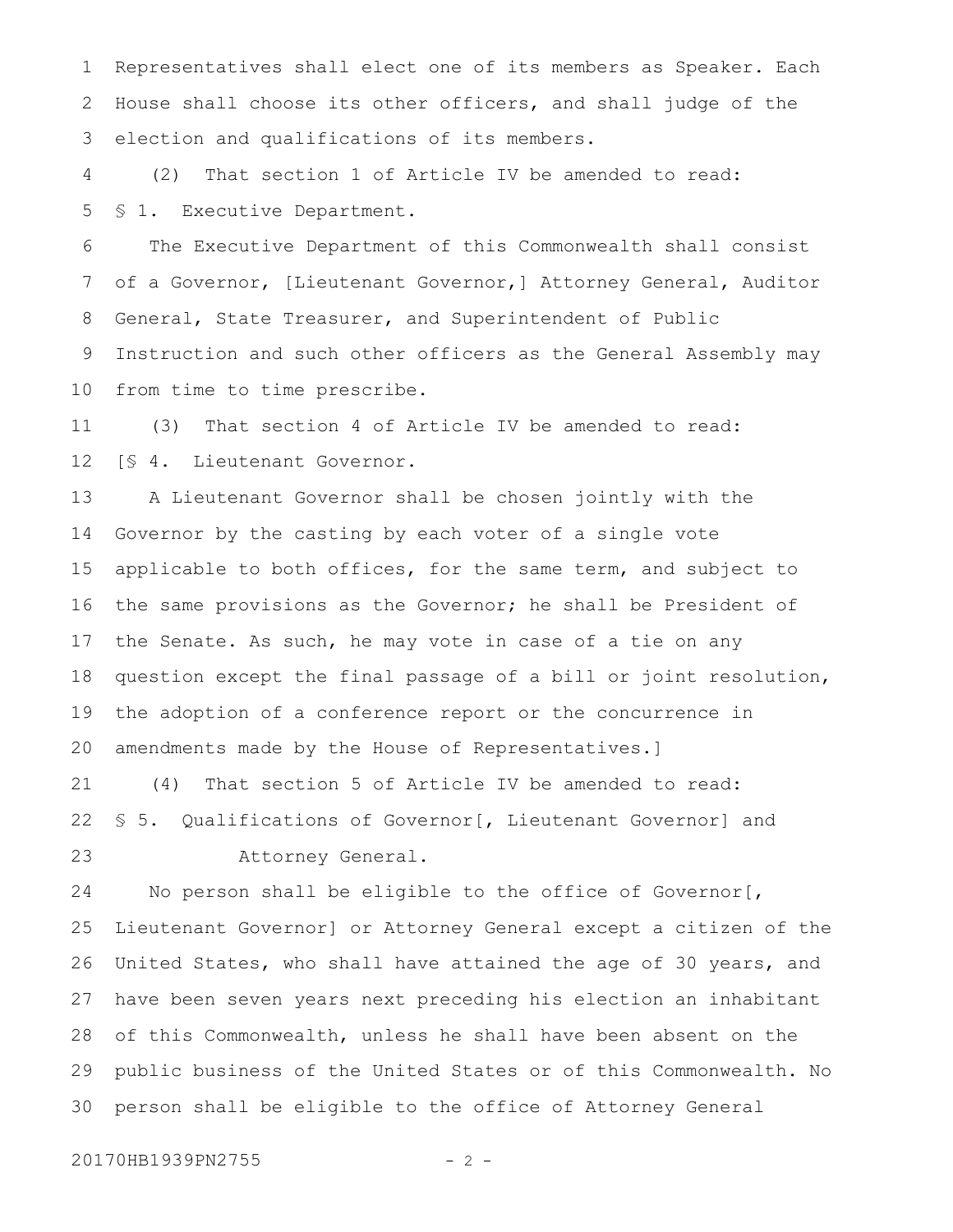except a member of the bar of the Supreme Court of Pennsylvania. (5) That section 6 of Article IV be amended to read: § 6. Disqualification for offices of Governor [, Lieutenant Governor] and Attorney General. 1 2 3 4

No member of Congress or person holding any office (except of attorney-at-law or in the National Guard or in a reserve component of the armed forces of the United States) under the United States or this Commonwealth shall exercise the office of Governor[, Lieutenant Governor] or Attorney General. 5 6 7 8 9

(6) That section 9 of Article IV be amended to read: § 9. Pardoning power; Board of Pardons. 10 11

(a) In all criminal cases except impeachment the Governor shall have power to remit fines and forfeitures, to grant reprieves, commutation of sentences and pardons; but no pardon shall be granted, nor sentence commuted, except on the recommendation in writing of a majority of the Board of Pardons, and, in the case of a sentence of death or life imprisonment, on the unanimous recommendation in writing of the Board of Pardons, after full hearing in open session, upon due public notice. The recommendation, with the reasons therefor at length, shall be delivered to the Governor and a copy thereof shall be kept on file in the office of the [Lieutenant] Governor in a docket kept for that purpose. 12 13 14 15 16 17 18 19 20 21 22 23

(b) The Board of Pardons shall consist of the [Lieutenant Governor] Attorney General who shall be chairman [, the Attorney General and three] and four members appointed by the Governor with the consent of a majority of the members elected to the Senate for terms of six years. The [three] members appointed by the Governor shall be residents of Pennsylvania. One shall be a crime victim, one a corrections expert [and the third], one a 24 25 26 27 28 29 30

20170HB1939PN2755 - 3 -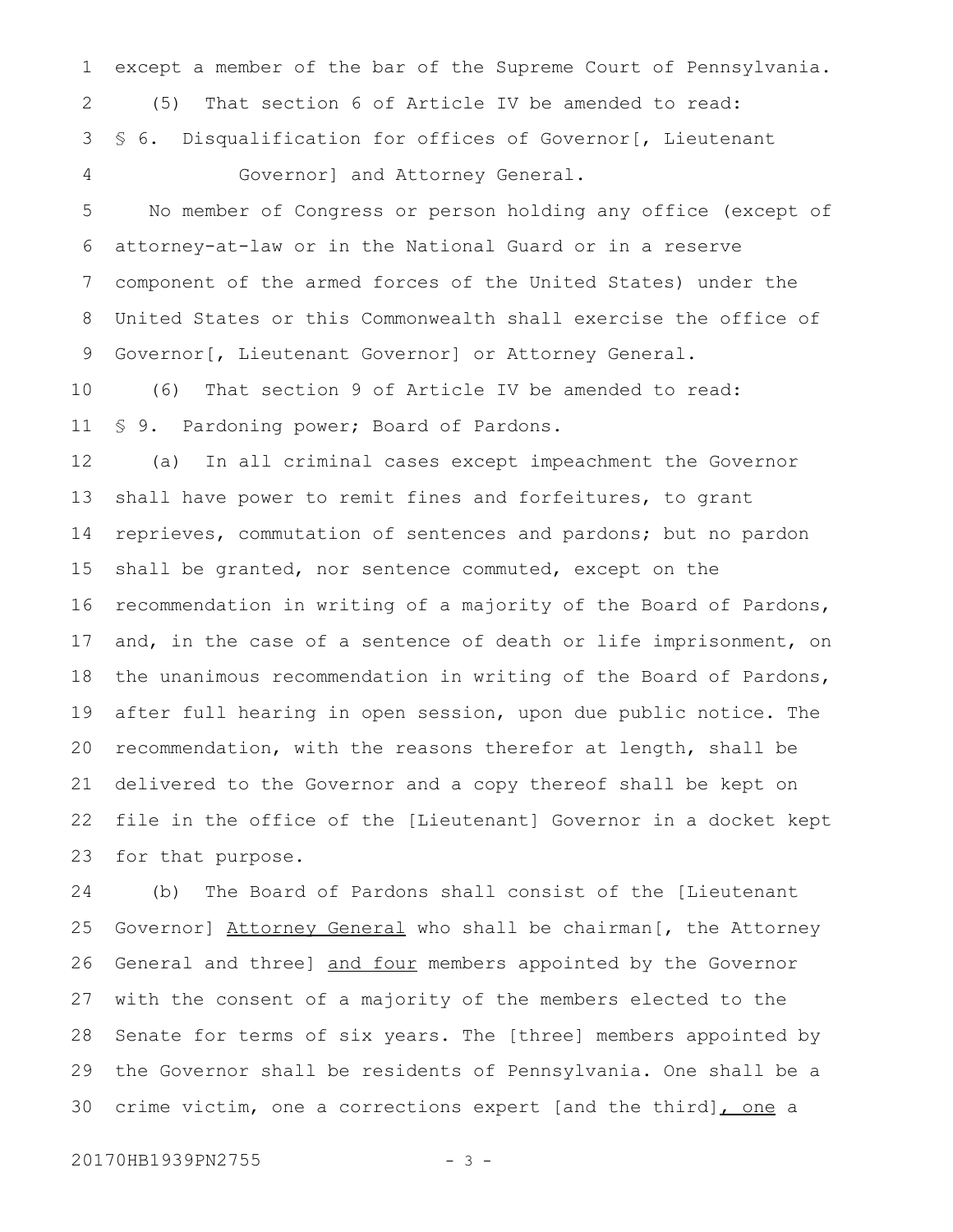doctor of medicine, psychiatrist or psychologist and one a law enforcement officer. The board shall keep records of its actions, which shall at all times be open for public inspection. (7) That section 13 of Article IV be amended to read: § 13. When [Lieutenant Governor] President pro tempore of the Senate to act as Governor. 1 2 3 4 5 6

(a) In the case of the death, conviction on impeachment, failure to qualify or resignation of the Governor, the [Lieutenant Governor] President pro tempore of the Senate shall become Governor for the remainder of the term [and in]. (b) In the case of the disability of the Governor, the powers, duties and emoluments of the office shall devolve upon the [Lieutenant Governor] President pro tempore of the Senate until the disability is removed. 7 8 9 10 11 12 13 14

(8) That section 17 of Article IV be amended to read: § 17. Contested elections of Governor [, Lieutenant Governor] and Attorney General; when succeeded. 15 16 17

The Chief Justice of the Supreme Court shall preside upon the trial of any contested election of Governor[, Lieutenant Governor] or Attorney General and shall decide questions regarding the admissibility of evidence, and shall, upon request of the committee, pronounce his opinion upon other questions of law involved in the trial. The Governor[, Lieutenant Governor] and Attorney General shall exercise the duties of their respective offices until their successors shall be duly qualified. 18 19 20 21 22 23 24 25 26

(9) That section 7 of Article VI be amended to read: § 7. Removal of civil officers. 27 28

All civil officers shall hold their offices on the condition that they behave themselves well while in office, and shall be 29 30

20170HB1939PN2755 - 4 -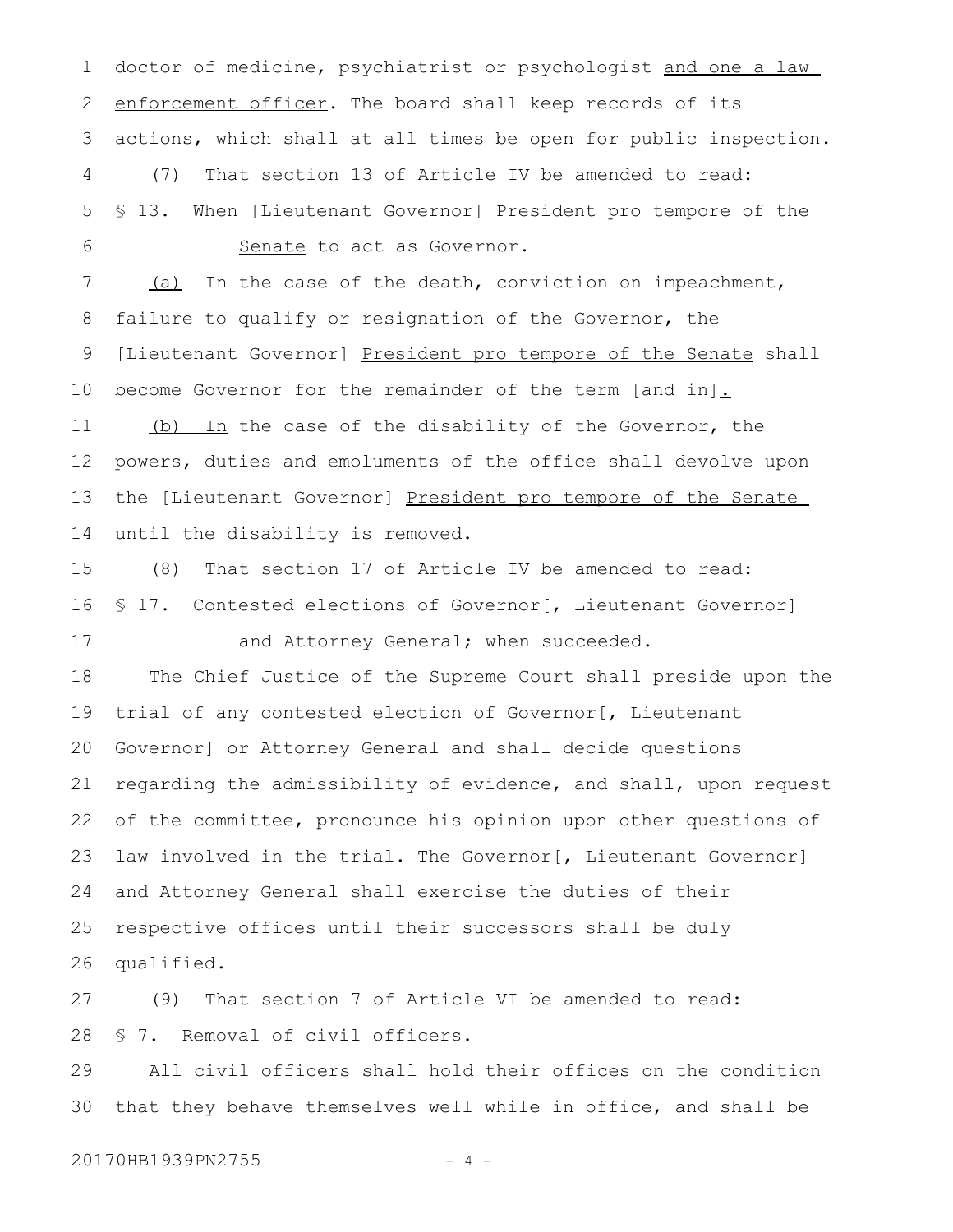removed on conviction of misbehavior in office or of any infamous crime. Appointed civil officers, other than judges of the courts of record, may be removed at the pleasure of the power by which they shall have been appointed. All civil officers elected by the people, except the Governor, [the Lieutenant Governor,] members of the General Assembly and judges of the courts of record, shall be removed by the Governor for reasonable cause, after due notice and full hearing, on the address of two-thirds of the Senate. 1 2 3 4 5 6 7 8 9

Section 2. The Lieutenant Governor who holds office on the passage of these constitutional amendments shall be entitled to complete such term of office. 10 11 12

Section 3. (a) Upon the first passage by the General Assembly of these proposed integrated constitutional amendments, the Secretary of the Commonwealth shall proceed immediately to comply with the advertising requirements of section 1 of Article XI of the Constitution of Pennsylvania and shall transmit the required advertisements to two newspapers in every county in which such newspapers are published in sufficient time after passage of these proposed constitutional amendments. 13 14 15 16 17 18 19 20

(b) Upon the second passage by the General Assembly of these proposed integrated constitutional amendments, the Secretary of the Commonwealth shall proceed immediately to comply with the advertising requirements of section 1 of Article XI of the Constitution of Pennsylvania and shall transmit the required advertisements to two newspapers in every county in which such newspapers are published in sufficient time after passage of these proposed constitutional amendments. The Secretary of the Commonwealth shall submit these proposed constitutional amendments to the qualified electors of this Commonwealth at the 21 22 23 24 25 26 27 28 29 30

20170HB1939PN2755 - 5 -